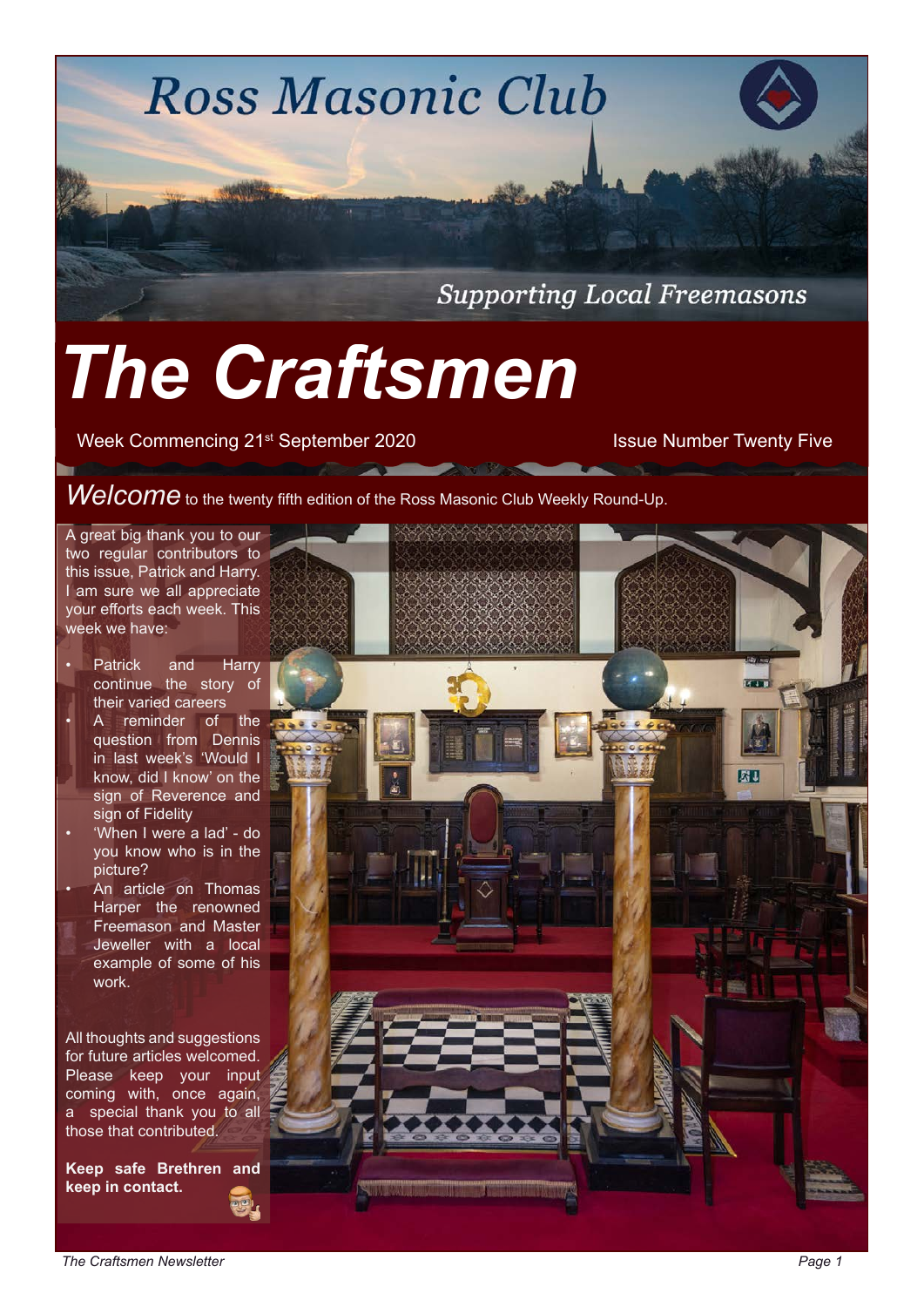#### *Keeping in Contact and Staying Sharp Facebook*



We have set up a Facebook Group for Ross Masonic Club. We currently have 28 members across the Lodges and Chapter. Any members of Lodges or Chapter that meet at Ross Masonic Hall are welcome to join in.

### *More opportunities to Zoom together*



I finally remember what Zoom meetings remind me of.



If you have not previously joined in, we now have a meeting that starts earlier on a Friday at 7:30pm as well as the 8:45pm meeting for the 9 o'clock toast.

You can come and go during these times as you please.

It's simple to set up and Billy can help with support if you need it.

A big thank you to our Lodge Secretaries and Chapter Scribe E for keeping us going during these difficult times.

The picture was recently posted on our Facebook group by Billy - original by G Sclater.

Thanks for all your hard work behind the scenes.

### **Would I know the answer? / Did I know the answer?**

Don't forget the question in last week's issue from Dennis:

#### **'What is the significance of Reverence or Fidelity Signs? Thumb Up or Down? What does your Lodge do?'**

You can always check your thoughts by visiting 'Solomon' of course! [https://solomon.ugle.org.uk](https://solomon.ugle.org.ukhttp://)

By Dennis Roberts - Group Leader Information and Guidance Group e-mail: [roberts.greeba@btinternet.com](mailto:roberts.greeba%40btinternet.com?subject=Craftsmen%20Answer)

*The Craftsmen Newsletter Page 2* 



**The Lodge Secretary** 

What the Master thinks he does

What he thinks he does





#### What his wife thinkshe does



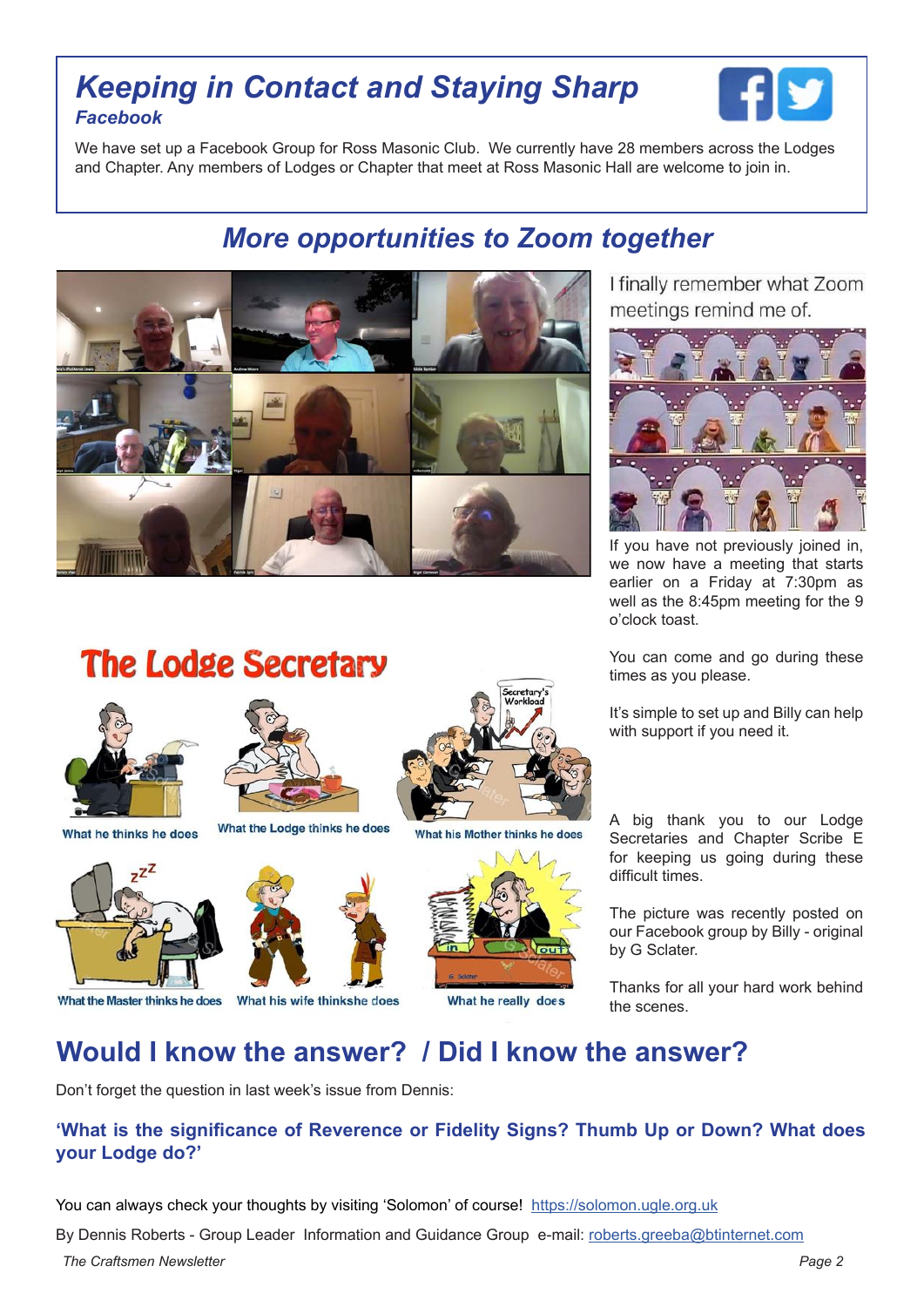# *'When I Were A Lad'*

#### *A new feature which we hope we can run over a few weeks*

*Please send in your pictures of you as a child and tell us what has changed over the years. Either a scanned image or take a picture of the photo with your phone and send it in with a few words of description. Just for a laugh - nothing too serious!*



This Brother has recently joined a lodge in Ross on Wye and is a regular attendee of our weekly Zoom video calls.

He says of this picture.

*I have attached a photo of my younger self as requested, nothing remarkable about it, I think it was around 1947 a young working class*  lad growing up in Birmingham but, as you can see, already developing *a degree of "sartorial elegance!!"*

Who is he?

Answer in next week's Newsletter or drop me an email if you think you know the answer.

# *Harry's in Hot Water! (Part VII) The further adventures of Harry Holwell Policing Swindon*

Having worked in Swindon for my two year probationary period I was later very grateful. The reason I say this is that Swindon is the largest town in Wiltshire, the hardest to police and there is always lots happening, including crime. The two main council house areas are The Parks, north and south. This area was built in the 60s for London overspill. Then there is Penhill. In the 70s this was mainly local council tenants. I worked on the Parks area when my apprenticeship started. I will come back to Swindon later in my tale.

I went to Wootton Bassett after my two years and it was totally different to Swindon just seven miles away. I lived in a large police house with about an acre of ground. I kept chickens and was able to walk to work. I remember my first day walking to work. I was lucky to get there on time as everyone you met wanted to talk to the new police officer. This was a completely different way of policing.

It was a rural station and we had to issue things like pig and cattle movement certificates, go along to farms and supervise the mixing of the sheep dip. On one of these trips I took a young cadet with me. Unfortunately having mixed the dip he stood too close to the tank. The first sheep was tipped on its back on the edge and then fell back into the tank. Well it was like a small tidal wave. Right over the cadet it went. Needless to say he didn't suffer with fleas and maggots that year. During the summer months we used to visit all the farms on our patch to inspect and sign their animal movement record books and you got to know a lot of people. It worked well for the vegetable garden when you wanted a delivery of manure!.

I learnt a lot whilst doing all these different things in policing. One of these was that a lot of the smallholder farmers are very solitary. Once there I found it very difficult to get away. They just wanted to talk to you.

The tea and biscuits would come out or if afternoon they would encourage you to have a beer with them. It was difficult to say no at times.

On one of these visits I went to a smallholding to sign his records, one milk cow and some sheep and pigs. He also brewed his own beer. Lovely it was too. I only had a half! It was excellent but rather strong. This person was in fact the retired Registrar for England who had retired from London and come to the county where he bought a large country house. It was a good time to be a section officer.

Whilst serving here I became aware of a series of shop burglaries happening in Swindon and the surrounding country areas. The difference with these burglaries was that the offenders would steal small trucks, reverse them through the windows or doors of the premises, fill the truck with goods and drive off. When I say goods, on one of these it was chain saws and the like worth around £10,000. This was apart from the damage caused to premises. Not that different from the cash machines being ripped out of premises by stolen plant machinery now.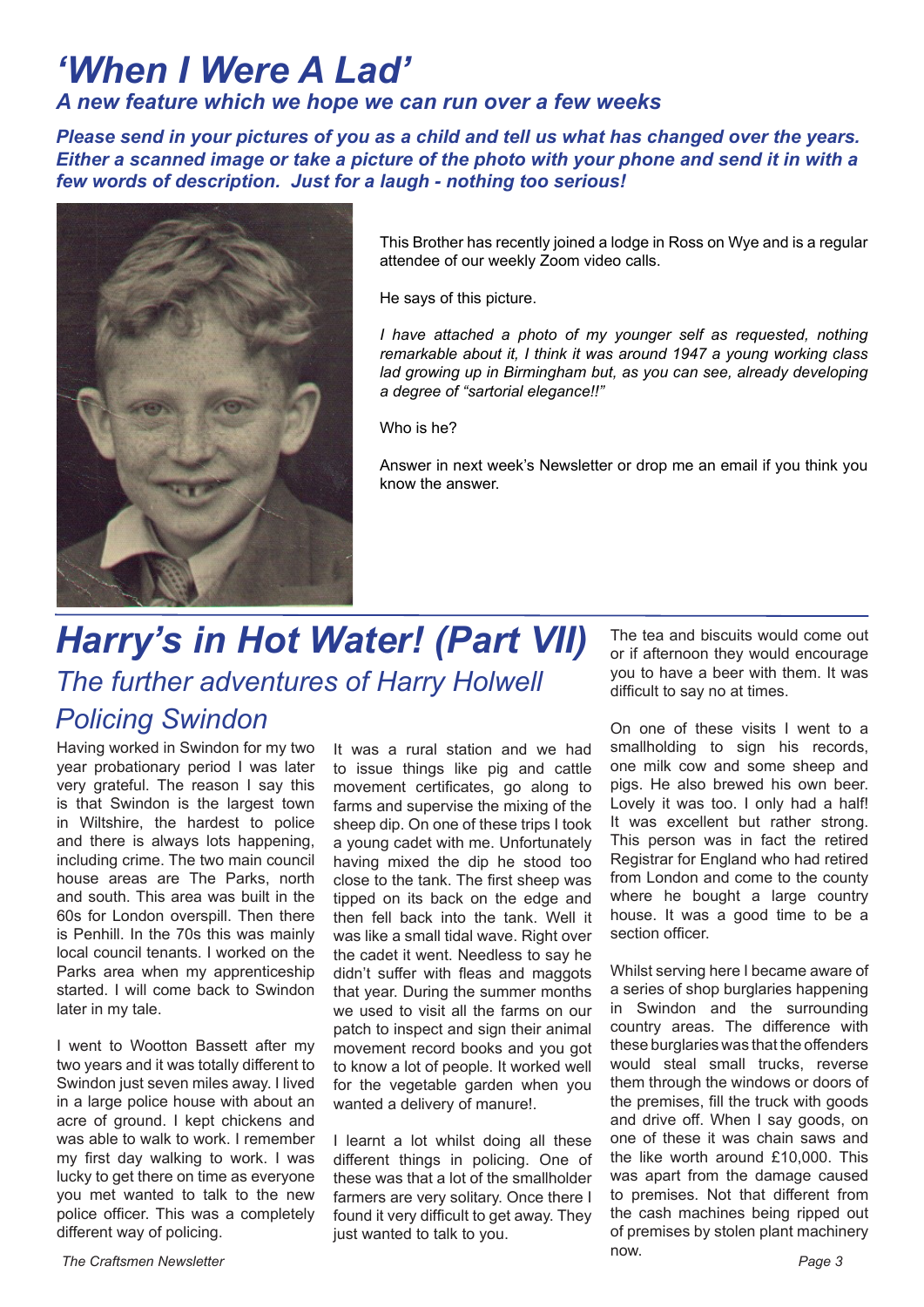# *Harry's in Hot Water! (Part VII) The further adventures of Harry Holwell Policing Swindon*

Shortly after this offence one of our machine shops in Bassett was broken into with the same M.O. (modus operandi). Shortly before this burglary the offenders had driven onto the school playing fields, demolished two sets of rugby posts and ploughed up the pitch causing considerable damage. They had got away with a considerable amount of garden machinery from the burglary just outside Wootton Bassett.

These burglaries were being investigated by Swindon CID. Because of the local nature of this latest offence I took an interest in it. I knew from local knowledge that the school and playing fields were frequented by local youths late into the summer evenings/nights. It took some weeks but I eventually got a name of a local lad who had been there on the night the damage was caused. I didn't think he had caused the damage but he might know who did. I eventually got hold of this lad and took him in for a talk. He eventually gave me the names of two lads who had been driving the stolen truck that caused the damage.

He had actually been with them. He was just on the fringe. I liaised with the officer in the case and wangled a month with CID. We arrested three offenders for a large series of burglaries and vehicle taking. They went away for five years. I later met two of the three whilst out in Bassett and both thanked me as getting caught sorted their lives out.

At our police station we had nine officers including two sergeants. We provided cover for our area from eight in the morning through to the next morning seven days a week. We had the use of a marked Ford Escort van with blue lights and there was also an Escort car for the use of the Sergeant or other officers when not in use. If we arrested offenders they would go in the back of the van to be taken into Swindon.



I can't see that happening today with health and safety. We arranged regular social nights at one of our local hostelries and we shared these with our local part time firemen. They also had a bar at the local fire station which was useful for liaison. At this time in the police, service regulations relating to living in your own home were changing rapidly over a short period it came down from 25yrs to zero in just 18months. In 1977 just as regulations changed Sue and I purchased our first home. A fairly modern 3 bed semi in need of modernisation. This took a couple of years to complete. It was close to good schools and we settled in Wootton Bassett for the next 25 years.

The date was now 1979 and I thought I was ready for CID. I put in for attachment and by the end of the year I was on CID. I paired up with a very experienced detective and over the next year I learnt a lot about investigation and interviewing suspects. Before I knew it I was off to Hendon in London for beginners Specialist CID course. This was very intense and we soon learnt the most tedious and difficult subjects were saved for Thursday mornings. I believe this was to test your resilience as on Wednesday night all on the course were expected to go out socialising. This meant heavy drinking in the pubs and clubs known by the local officers who were also on the course. This meant heavy days on Thursday.

I went back to Swindon brimming with criminal law and eager to commence work. I spent the next couple of years with my head down working hard. One of the cases I dealt with was an arson. A local company that rented out specialist heavy plant kept their stock in a local premises with garage. They employed a security guard.

There was an arson at this premises and damage and loss of stock amounted to some half million pounds. It turned out that the security guard had set the fire to break up the boredom and bring attention to himself. Well he did that but not in the way he anticipated? He went away at Her Majesty's pleasure for a nice holiday at no expense to himself.

During this period I was also given a specialist role to be the cheque/ fraud squad officer for Swindon division. I was apprehensive of this to start with because it is such a specialist role that you don't often become involved in this type of crime whilst carrying out general policing duties on either CID or uniform. I very soon settled into fraud and after a short time really enjoyed my work. Most of the work was relating to cheque fraud. This would involve the theft of cheque books and then cashing cheques until they were all gone. This often involved thousands of pounds. The way you dealt with was to collect all stolen cheques and submit them for fingerprinting. You would also try and obtain video footage but in the early 80s coverage was not as common. I used to travel the country picking up offenders. I did this for a year before returning to general CID duties. This had been a really good year as I was now very confident in all aspects of fraud and also in dealing with the amount of paperwork and detail required, besides the presentation of it for court.

*Next time Regional Crime Squad duties.*



**Wiltshire Police** Proud to serve and protect our communities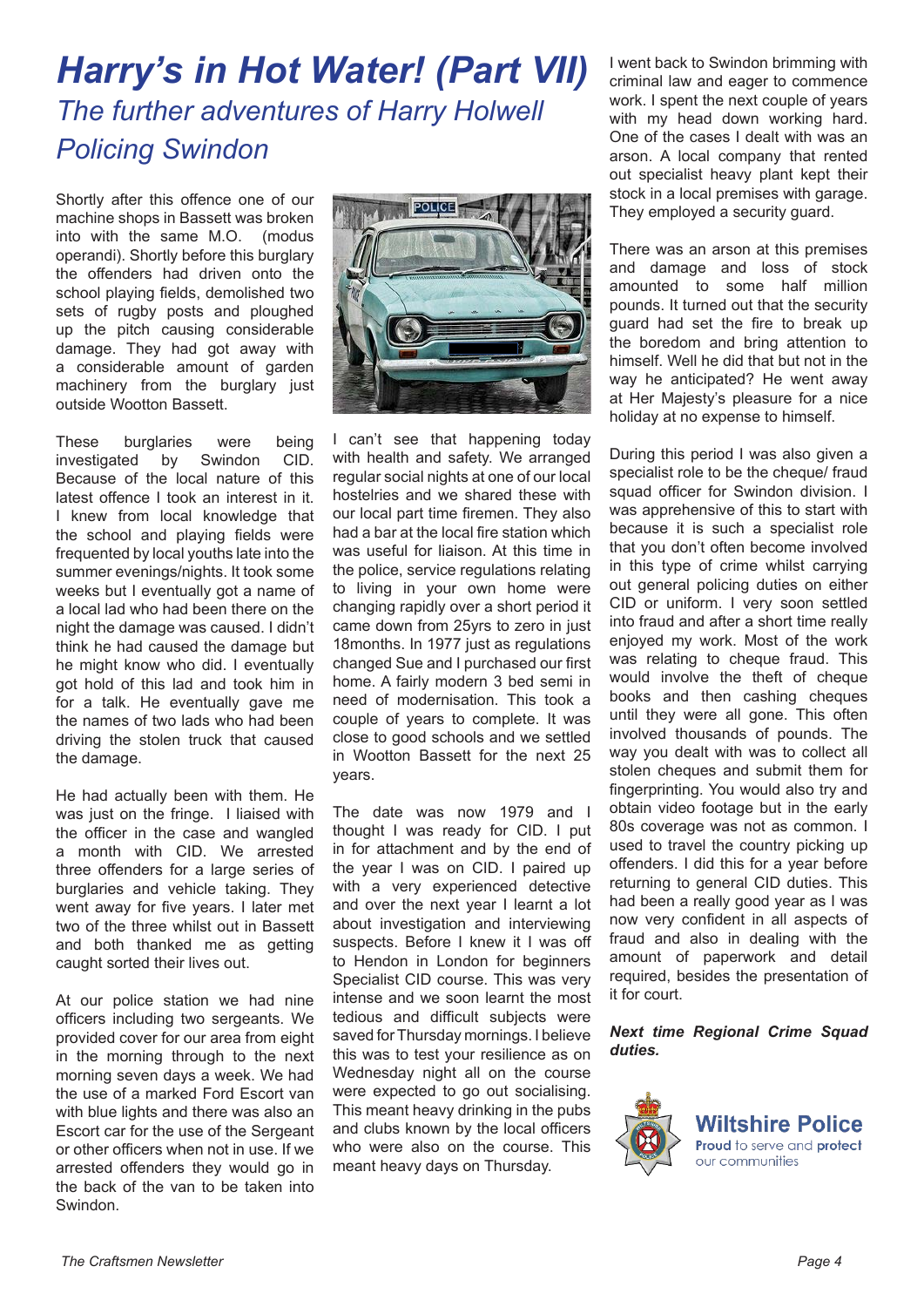# *Patrick Eyre continues to recount his career moves. There's more than one way to earn a living Part 8*

At last my MD had allowed me to purchase a Leyland 6 wheeler chassis/cab which I would eventually equip with the concrete conveyor, but first I needed to install a mixer/ unit to carry out certain tests. On my travels around the UK I had from time to time learned of a rumour going around that these German machines were not really concrete mixers at all but were only machines that would agitate the concrete to site having first been loaded with concrete that had been put through a plant mixer. There were at least four manufacturers of truck mixer units in the UK and it was obvious they didn't like the competition from me making a dent in their market share. They were totally out of order and I had to prove them wrong.

In this country most working machines have to conform to a British standard. In other words they have to comply to a given standard in performance, and do what it says on the tin. My English competitors had that coveted BS certificate on their mixers. The only way I could shut them up was to take a 6m<sup>3</sup> load of concrete to the Cement and Concrete Association premises based in Wexham Springs in Buckinghamshire and have the concrete tested. Driving the truck myself I collected the concrete which had been designed as a 21 Newton strength mix from a nearby dry batch concrete plant. A plant with no installed mixer, so the mixer I was driving was required to mix the concrete.

My truck was loaded with the following material consisting of sand, gravel, cement and water, and was ribbon fed into the rotating mixer drum so in affect was partially mixed. Complying with the instructions from the Association I arrived at their premises with the drum stationary. Directed to a large concreted yard I was met by several concrete technicians. Part of the yard was covered with a clear plastic material, which I was instructed to drive on to. Leaving the cab I went to the rear where the drum controls are situated and revolved the drum at a regulation speed for 5 minutes adding a little water to the mix, thus bringing it up to the correct workability.



This was made possible by inspecting the revolving concrete through the loading area from a high platform fitted to the mixer/truck. Following instructions I then reversed the drum rotation, discharging an amount of concrete on to the floor. A technician completed a slump test which was measured at 50mm. A credit to my ability but no more than a properly trained mixer driver could achieve.

I was then instructed to inch the truck forward very slowly whilst they discharged the concrete on to the plastic sheeting observing them from the truck mirrors, and at a given distance I would be asked to stop the truck and they would take away samples for testing in the laboratory. The procedure was repeated several times until all the concrete had been discharged.

The method of sampling and arriving to a position to test the quality and strength of concrete is quite complicated but the sample will finish up in this 150x150 steel mould, and once the concrete is set, the mould will be dismantled and the cube placed in water, There will have been 3 of these cubes made from the same sample. One will be crushed at 7days, the next at 14 and the last at 28 days, by a special machine which will indicate whether or not the concrete complies with the given strength of the mix design.

The decision to have this test carried out was not an easy one to make because I realised my job and credibility depended on a satisfactory outcome and I'm not sure that my MD and German colleagues realised the significance of what I had undertaken. My MD didn't understand the world of concrete; his background was in selling heavy earth moving equipment, and I hadn't even told the Germans !!!

When I joined the company I made sure that we became members of the Association. So the actual test didn't cost anything, all I had to do was pay for the concrete. The five weeks it took to get the results was probably the longest five weeks in my life, but every truck/mixer sold thereon carried a plate with 'This machine complies to BS 1305:1974' welded to the drum. Today's price for a mixer/unit ex-works would probably be about £25,000 and I had to keep a number in stock for immediate delivery if required. The factory demanded payment with order. I tried to order them when the Deutsche mark/pound exchange rate was favourable but the pressure was on if sales were down. They took up a lot of space in the yard with my MD referring to them as a 'herd of elephants', best get rid, we need the room which wasn't very helpful!!! No pressure then!!

#### **Next week…...**

I learned that the company was French and located in Nantes on the west coast. I also learned that the owners didn't speak English, but my secretary did, and was delighted when I told her she would be coming with me…….



Emyr Jones has done a great job at preparing the Lodge for our return when it is safe to do so. Thank you to him and all those that have helped.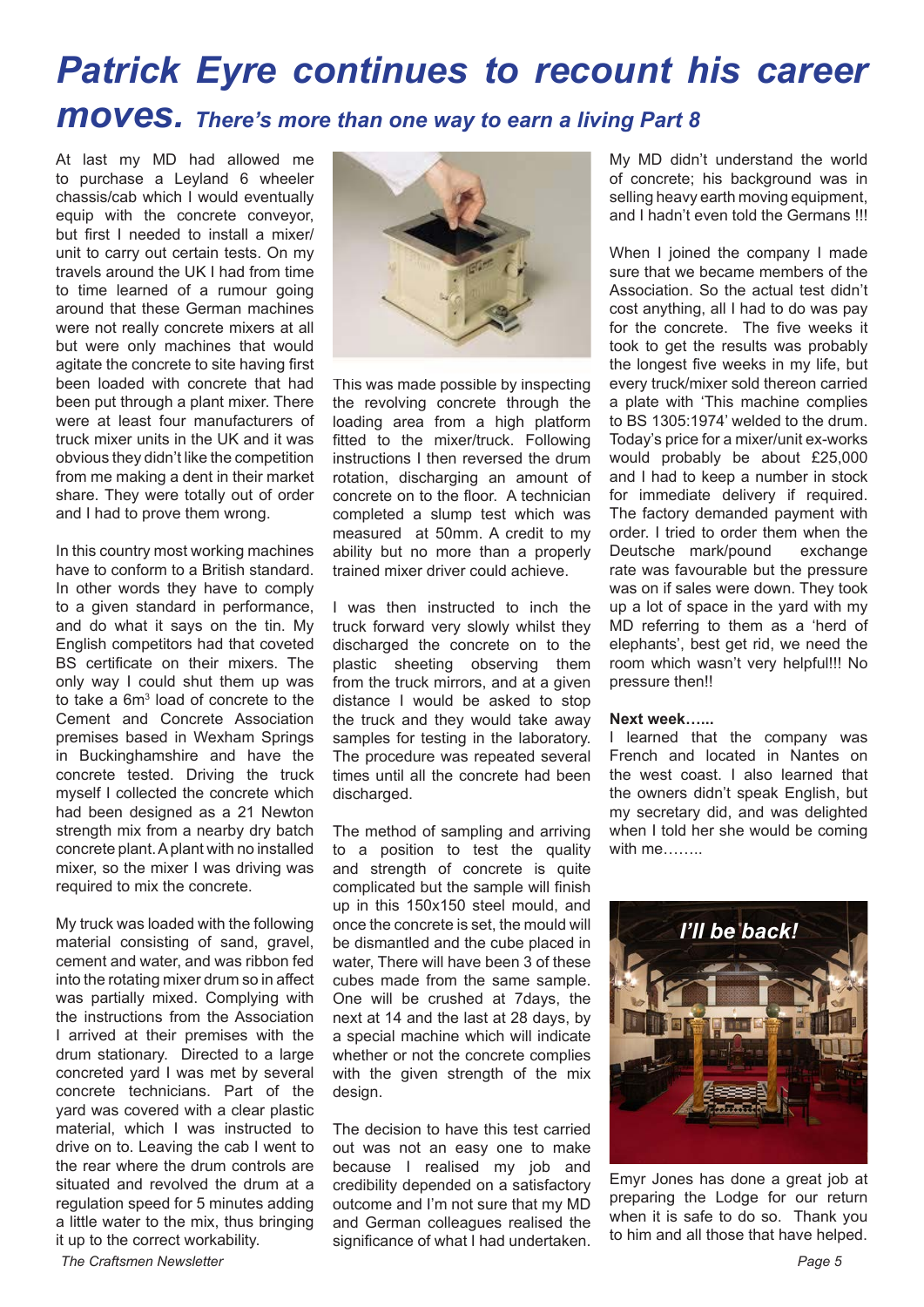# **Thomas Harper**  *Master Jeweller and Distinguished Mason*

*Article by Andrew Moore.* 

*Additional reading and sources can be found here.*

*[https://www.freemasonrytoday.com/features/the-multifaceted-career-of-freemason-and-master-jeweller-thomas-harper](https://www.freemasonrytoday.com/features/the-multifaceted-career-of-freemason-and-master-jeweller-t) <http://www.lionandlamb.org.uk/harper.html>*



#### *From Humble Upbringings To A Distinguished Masonic Career*

Little is known about Thomas Harper's early years, but it is believed he had a humble upbringing. Thomas Harper (c. 1736-1832) was initiated in 1761 into Lodge No.24 which at that time met at the Bush Inn, Marsh Street, Bristol. It is believed this was before he set sail for America as a few years later he was in Charleston, South Carolina and was the first Junior Warden of Lodge No.190. There is also mention that he was involved in the Holy Royal Arch in this same period of the 1770s.

On his return to England he had joined Lodge No. 5 of the Antients, now Albion Lodge, No. 9, whose most prominent member was Laurence Dermott, the first Grand Secretary, and the driving force behind the formation of the Antients Grand Lodge.

During his distinguished masonic career, he was a member of a number of Lodges that met under both constitutions before the Union.

His masonic memberships therefore spanned both the Antients and Moderns Grand Lodge.

In terms of his membership of Antients Lodges: He was honoured in September 1785, at the age 50, as a Grand Lodge Officer under the Atholl Society, being made Junior Grand Warden. He quickly rose through the ranks becoming Senior Grand Warden from 1786-88 and Deputy Grand Secretary from 1792-1800, before being elected Deputy Grand Master in 1800 and serving until the Union.

He was also prominent in the rival Moderns Grand Lodge. He had joined Globe Lodge, No. 13 (now no. 23) in 1787. He served as Master in 1793 and his name was put forward as Grand Steward in 1794.

For a brief time, he was Treasurer of both Lodge No. 1 of the Antients and of Lodge No. 1 of the Moderns. This period was not without incident. In 1803 he was briefly expelled by the Moderns from all lodges under their control, however this was removed in 1810. He immediately rejoined Nine Muses Lodge and in 1814 he was elected Deputy Master a position he held until his retirement in 1827.

After the death of the Antients' Grand Secretary Laurence Dermott in 1788, Harper took over producing the constitutions of the Antients. He carried on the work of his predecessor becoming a key figure in facilitating the union of the two Grand Lodges.

When W.Bro. William Dickey, Deputy Grand Master, died suddenly in 1801, Harper was appointed Deputy Grand Master. He was therefore ideally placed as Deputy Grand Master of the Antients and a previous member of several Moderns' Lodges, and consequently played a leading part in the proceedings of bringing about the union of the two Grand Lodges.

He was also one of the assessors who prepared the Articles of Union and subsequently became one of its signatories in 1813.



*Standardising our regalia and ritual.*

Many of us take for granted the regalia we wear in lodges. The light blue apron with rosettes, the Master's Apron with Plumb Rules and the darker blue of Provincial and Grand Officers with standard jewels on their collars denoting their rank. But this was not always the case.

Before the Union in 1813 there was no standard Masonic Regalia with many Masons wearing aprons that denoted their rank. Infact when the two Grand Lodges of England and Wales came together on 27th December 1813 to form the United Grand Lodge of England it was decided to standardise these designs which also extended to warrants, certificates and ritual.

To do this a Board of Works was established by the Duke of Sussex, the first Grand Master of the UGLE. The first meeting was held on 7th February 1814 with Thomas Harper in the chair.

The meeting discussed the masonic jewels to be attached to the collars of the various officers. In the following weeks the coat of arms of the new Grand Lodge and the form of the aprons were discussed, with Harper present and involved in all of them. After the Union, Thomas Harper was elected annually to the Board of General Purposes or to the Board of Finance and frequently presided over the Lodge of Benevolence until 1831. He passed to the Grand Lodge above on the 25th April 1832 at the age of 96.